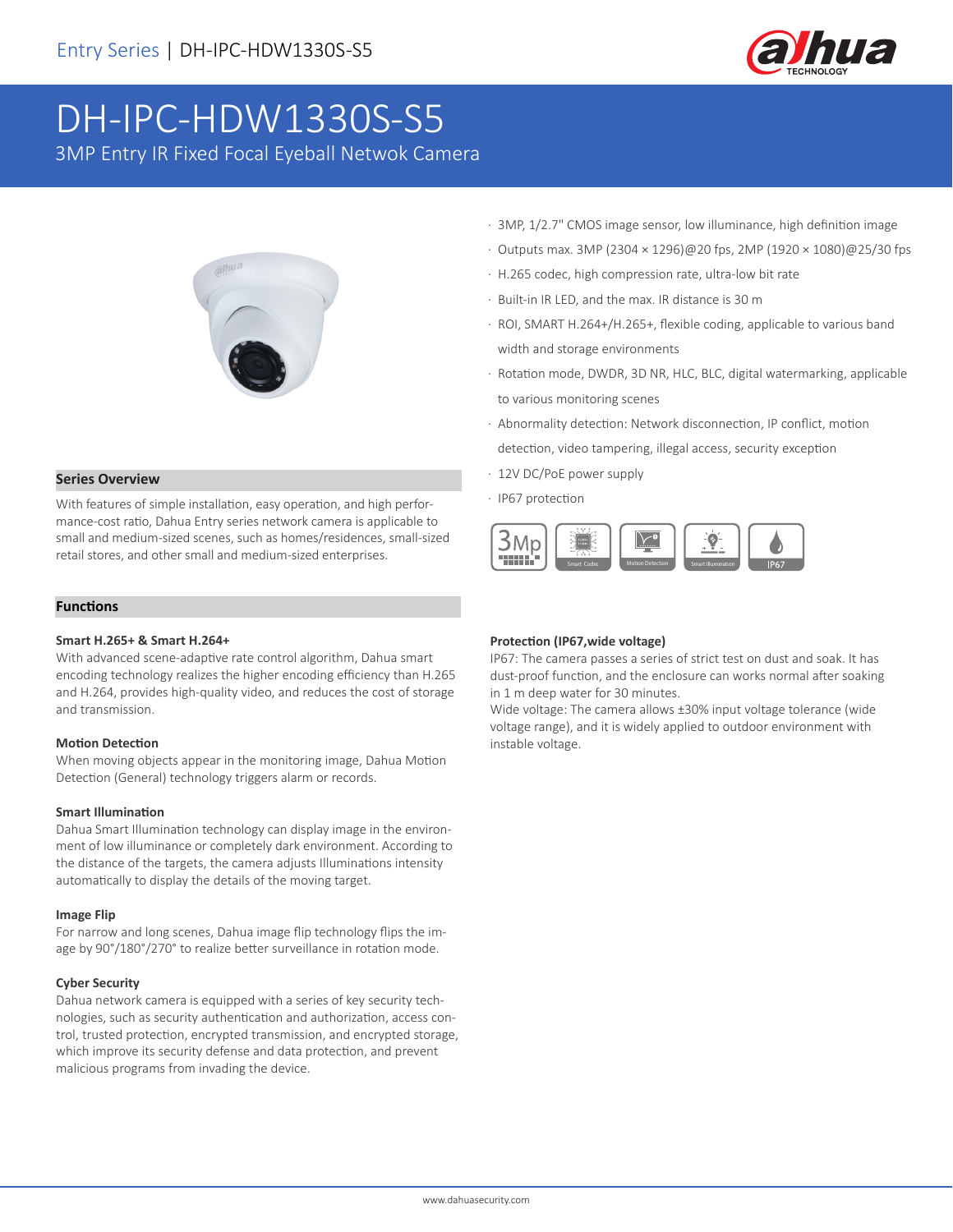# Entry Series | DH-IPC-HDW1330S-S5

| <b>Technical Specification</b> |                    |                                                                                                                                   |                               |                               |                                         |  |
|--------------------------------|--------------------|-----------------------------------------------------------------------------------------------------------------------------------|-------------------------------|-------------------------------|-----------------------------------------|--|
| Camera                         |                    |                                                                                                                                   |                               |                               |                                         |  |
| Image Sensor                   |                    | 1/2.7" CMOS                                                                                                                       |                               |                               |                                         |  |
| Max. Resolution                |                    | 2304 (H) × 1296 (V)                                                                                                               |                               |                               |                                         |  |
| <b>ROM</b>                     |                    | 16 MB                                                                                                                             |                               |                               |                                         |  |
| <b>RAM</b>                     |                    | 128 MB                                                                                                                            |                               |                               |                                         |  |
| Scanning System                |                    | Progressive                                                                                                                       |                               |                               |                                         |  |
| Electronic Shutter Speed       |                    | Auto/Manual 1/3 s-1/100,000 s                                                                                                     |                               |                               |                                         |  |
| Min. Illumination              |                    | 0.02 Lux@F2.0                                                                                                                     |                               |                               |                                         |  |
| S/N Ratio                      |                    | > 56 dB                                                                                                                           |                               |                               |                                         |  |
| <b>Illumination Distance</b>   |                    | 30 m (98.4ft)                                                                                                                     |                               |                               |                                         |  |
| Illuminator On/Off Control     |                    | Auto/Manual                                                                                                                       |                               |                               |                                         |  |
| <b>Illuminator Number</b>      |                    | 12 (IR LED)                                                                                                                       |                               |                               |                                         |  |
| Pan/Tilt/Rotation Range        |                    | Horizontal: 0°-355°<br>Vertical: 0°-78°<br>Rotation: 0°-360°                                                                      |                               |                               |                                         |  |
| Lens                           |                    |                                                                                                                                   |                               |                               |                                         |  |
| Lens Type                      |                    | Fixed                                                                                                                             |                               |                               |                                         |  |
| Lens Mount                     |                    | M12                                                                                                                               |                               |                               |                                         |  |
| Focal Length                   |                    | $2.8$ mm<br>$3.6$ mm                                                                                                              |                               |                               |                                         |  |
| Max. Aperture                  |                    | F2.0                                                                                                                              |                               |                               |                                         |  |
| Field of View                  |                    | $2.8$ mm:<br>Horizontal: 105°<br>Vertical: 57°<br>Diagonal: 125°<br>3.6 mm:<br>Horizontal: 88°<br>Vertical: 47°<br>Diagonal: 105° |                               |                               |                                         |  |
| Iris Control                   |                    | Fixed                                                                                                                             |                               |                               |                                         |  |
| Close Focus Distance           |                    | 2.8 mm: 0.6 m (2.0 ft)<br>3.6 mm: 0.9 m (3.0 ft)                                                                                  |                               |                               |                                         |  |
| DORI<br>Distance               | Lens               | Detect                                                                                                                            | Observe                       | Recognize                     | Identify                                |  |
|                                | $2.8 \, \text{mm}$ | 44.8 m<br>$(147.0 \text{ ft})$                                                                                                    | 17.9 m<br>$(58.7 \text{ ft})$ | 9.0 <sub>m</sub><br>(29.5 ft) | 4.48 m<br>$(14.8 \text{ ft})$           |  |
|                                | 3.6 mm             | 57.6 m<br>$(189.0 \text{ ft})$                                                                                                    | 23.0 m<br>(75.5 ft)           | 11.5 m<br>(37.7 ft)           | 5.8 <sub>m</sub><br>$(19.0 \text{ ft})$ |  |
| Video                          |                    |                                                                                                                                   |                               |                               |                                         |  |

Video Compression H.265; H.264; H.264B; MJPEG (only supported by the sub stream)

Main Stream:

Sub stream: 704 × 576 (1 fps–25 fps) 704 × 480 (1 fps–30 fps)

2304 × 1296 (1 fps–20 fps) 1920 × 1080 (1 fps–25/30 fps)

CIF (352 × 288/352 × 240)

2304 × 1296 (2304 × 1296); 1080p (1920 × 1080); 1.3M (1280 × 960); 720p (1280 × 720); D1 (704 × 576/704 × 480); VGA (640 × 480);

Smart Codec Smart H.265+/Smart H.264+

Stream Capability 2 streams

Video Frame Rate

Resolution

# Video Bit Rate PAL: H.264: 32 kbps–6144 kbps H.265: 12 kbps–7168 kbps NTSC: H.264: 32 kbps–6144 kbps H.265: 12 kbps–7424 kbps Day/Night Auto (ICR)/Color/B/W BLC Yes HLC Yes WDR DWDR DWDR White Balance Auto; natural; street lamp; outdoor; manual; regional custom Gain Control **Auto**; manual Noise Reduction 3D NR Motion Detection OFF/ON (4 areas, rectangular) Region of Interest (RoI) Yes (4 areas) Smart Illumination Yes Image Rotation 0°/90°/180°/270° (support 90°/270° with 2304 × 1296 resolution and lower) Mirror Yes Privacy Masking 4 areas Alarm Alarm Event Network disconnection; IP conflict; motion detection; video tampering; security exception Network Network Port RJ-45 (10/100 Base-T) SDK and API Yes Cyber Security Video encryption; configuration encryption; Digest; WSSE; account lockout; security logs;generation and importing of X.509 certification; HTTPS; trusted boot; trusted execution; trusted upgrade Network Protocol IPv4; IPv6; HTTP; TCP; UDP; ARP; RTP; RTSP; SMTP; FTP; DHCP; DNS; NTP; Multicast Interoperability ONVIF (Profile S/Profile T); CGI; P2P; Genetec; milestone User/Host 6 Storage FTP Browser IE: IE11 and earlier Chrome: Chrome 8+ and earlier Firefox: Firefox 80.0 (64 bit) Management Software Smart PSS; DSS; DMSS Mobile Client IOS; Android Certifications Certifications CE-LVD: EN62368-1 CE-EMC: Electromagnetic Compatibility Directive 2014/30/EU FCC: 47 CFR FCC Part 15, Subpart B Power Power Supply 12V DC/PoE (802.3af)

Bit Rate Control CBR/VBR